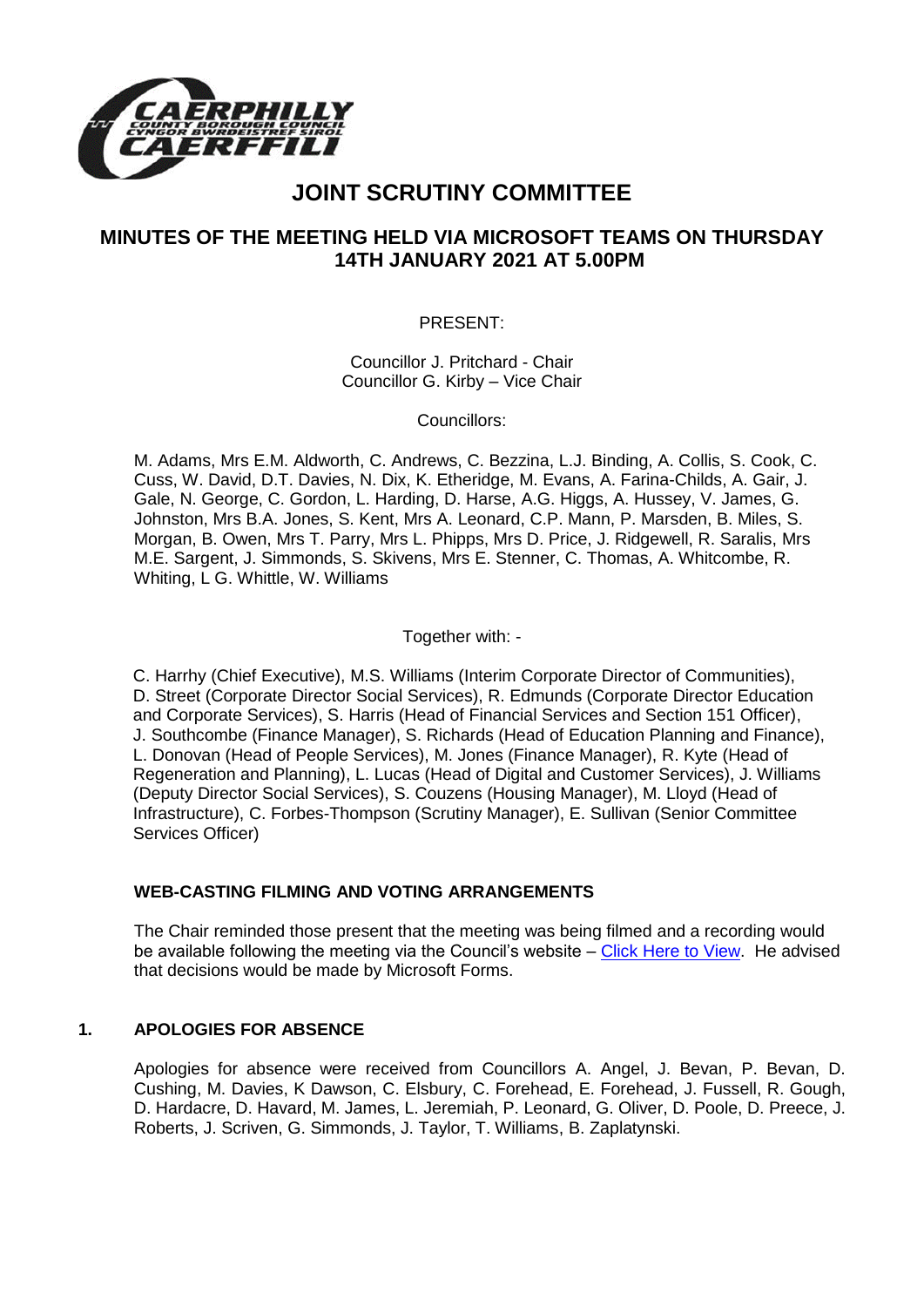#### **2. DECLARATIONS OF INTEREST**

There were no declarations of interest received at the beginning or during the course of the meeting.

#### **3. DRAFT BUDGET PROPOSALS FOR 2021/22**

Consideration was given to the report which provided details of the draft budget proposals for the 2021/22 financial year.

Members were advised that the 3.1% uplift in the Provisional Financial Settlement, along with the proposed 3.9% increase in Council Tax and savings in advance meant there would be no new savings required for the 2021/22 financial year. Together this provides sufficient income to maintain service provision across the Council, fund increasing demand and service pressures in key areas such as Social Services and Education, enables new community focussed investments in areas such as Caerphilly Cares and the proposed Community Empowerment Fund, provides the capacity and resilience required to drive forward the Team Caerphilly Transformation Programme and Place Shaping Plan, and addresses legacy issues in respect of income shortfalls in a number of service areas.

Members were informed that the draft budget proposals did not include additional costs or income losses arising from the Covid-19 pandemic as these will continue to be managed through grant claims to the Welsh Government (WG) and are not included in the Financial Settlement.

Members were asked to note the various cost pressures and growth bids including those in Schools, the Council Tax Reduction Scheme, Social Services, Education and Lifelong Learning, Planning, Digital Services, and Car Parking as a result of the recent Scrutiny Task & Finish review. Reference was also made to the growth bid included in the budget in relation to Additional Staffing Capacity and it was explained that these resources were required in order to recruit the necessary staff to progress the Council's Transformation Strategy and Place Shaping Plan.

In terms of the future financial outlook the Section 151 Officer explained that the funding situation for Local Government is likely to be challenging due to the unprecedented fiscal impact of Covid-19 and the strain that will put on public finances for years to come. Members would also be aware that the UK Government had only undertaken a comprehensive spending review for the 2021/22 financial year so there was currently no clarity on future settlements. Because of this a scenario had been built into the updated Medium-Term Financial Plan (MTFP) based on assumptions of a 1% increase year on year in WG funding, and the potential shortfall that the Council could be facing moving forward was summarised.

Members asked for an update on the work of the Transformation Team and were advised that there is a bold plan for both the Council and communities and that this has now been enhanced with 10 new corporate reviews and the emerging Place Shaping Plan. Members were advised that further details of the Place Shaping Plan would be made available in February 2021 and officers stressed that the Team Caerphilly transformation programme provides a framework that is pivotal for the MTFP and in order to deliver this agenda it is vital that additional staffing capacity is put in place.

A Member questioned the additional £526k for Transformation/Place Shaping in Table 4 of the Draft Budget Proposals Report and asked about the monitoring process for performance and value for money. The governance framework for the Team Caerphilly Transformation Programme was outlined which includes Scrutiny reports, Cabinet reports, Member Seminars and monitoring by a Programme Board. Members were advised that in order to achieve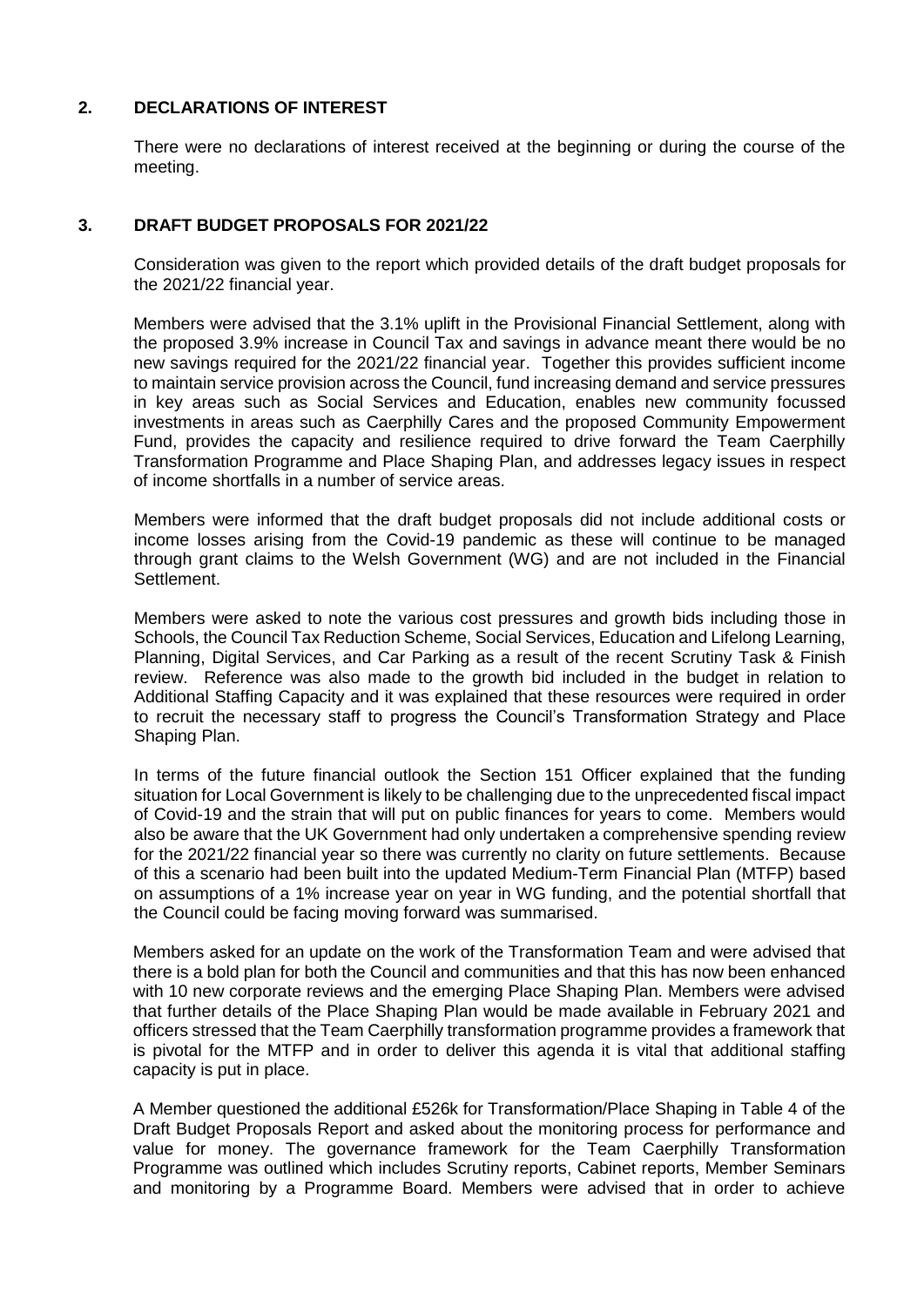transformation additional resources are needed to support the programme and existing staff will have the opportunity to be considered for new roles, but this would require back-filling of positions to ensure that day-to-day work continues. Members were also advised that a Members' Seminar would be arranged that would provide further details on the Transformation Programme.

Members sought further detail on the APT&C employer pension contribution increase for 2022/23. The Joint Scrutiny Committee were advised that the Torfaen Pension Fund is subject to an independent actuarial assessment every three years and that the recommendation for the 2020/21 and 2021/22 financial years was that no increase in employer contribution levels would be required. However, an increase of 1% was recommended for 2022/23. The next triennial valuation will determine whether increases will be required from 2023/24 but the updated MTFP appended to the Draft Budget Proposals Report currently assumes an increase of 1% per annum.

Members sought comparative details on the proposed 2021/22 Council Tax uplift of 3.9% and noted that this would result in a Band D property having an 89p weekly increase. Officers advised Members that the 2020/21 Band D Caerphilly CBC element of Council Tax is £1,184 and that this is second lowest in Wales and the lowest in Gwent. By way of comparison the 2020/21 Band D figure for Blaenau Gwent CBC is £1,712 and £1,670 for Merthyr Tydfil CBC. Members were also reminded that the Council Tax Reduction Scheme (CTRS) provides significant financial support for eligible households.

Members noted that the proposed 3.9% increase in Council Tax will provide additional revenue of £3.097m and that there would also be a corresponding increase of £602k in the CTRS budget. A Member asked if a lower increase in the Council Tax would result in a lower increase in the CTRS budget. Officers explained that the increase in Council Tax must be matched by a corresponding increase in the CTRS budget and that funding was provided through the Financial Settlement.

Concern was expressed in relation to the impact of the pandemic on Mental Health and what if any additional funding provision had been put in place in order to mitigate potential increases in service demand. Members noted the additional pressures placed on Social Services during the pandemic and the work done to recoup costs via various grant funding streams and although there is no additionality in terms of Mental Health provision, Social Services would be working closely with the Aneurin Bevan Health Board while they reviewed their mental health provision. The Member emphasised the importance of getting ahead of this in order to avoid a crisis in mental health provision and welcomed the opportunity to take this issue forward on a cross party platform.

Members queried whether the number of high-level posts detailed within the draft budget were necessary and if savings could be achieved here in order to offset the proposed increase in Council Tax, clarification was also sought as to how these appointments would be monitored going forward.

Members were assured that governance of Team Caerphilly was already in place and provided robust monitoring of progress. In terms of the growth detailed within the report this would be used to lever in significant additional investment. These resources were vital to achieving progress on both the Transformation Strategy and Place Shaping Plan, which could not be progressed at the necessary pace without them.

In terms of Planning the additional resources would allow for the realignment of income budgets and provide resilience to the service, specifically entry level graduate posts for Planning Officers. It was noted that the Planning service was facing enormous pressures due to depleted staffing numbers, and these appointments would be suitably qualified officers required to deliver quality services. Reassurances were given that there would still be opportunities through the Gateway to Employment scheme and apprenticeships.